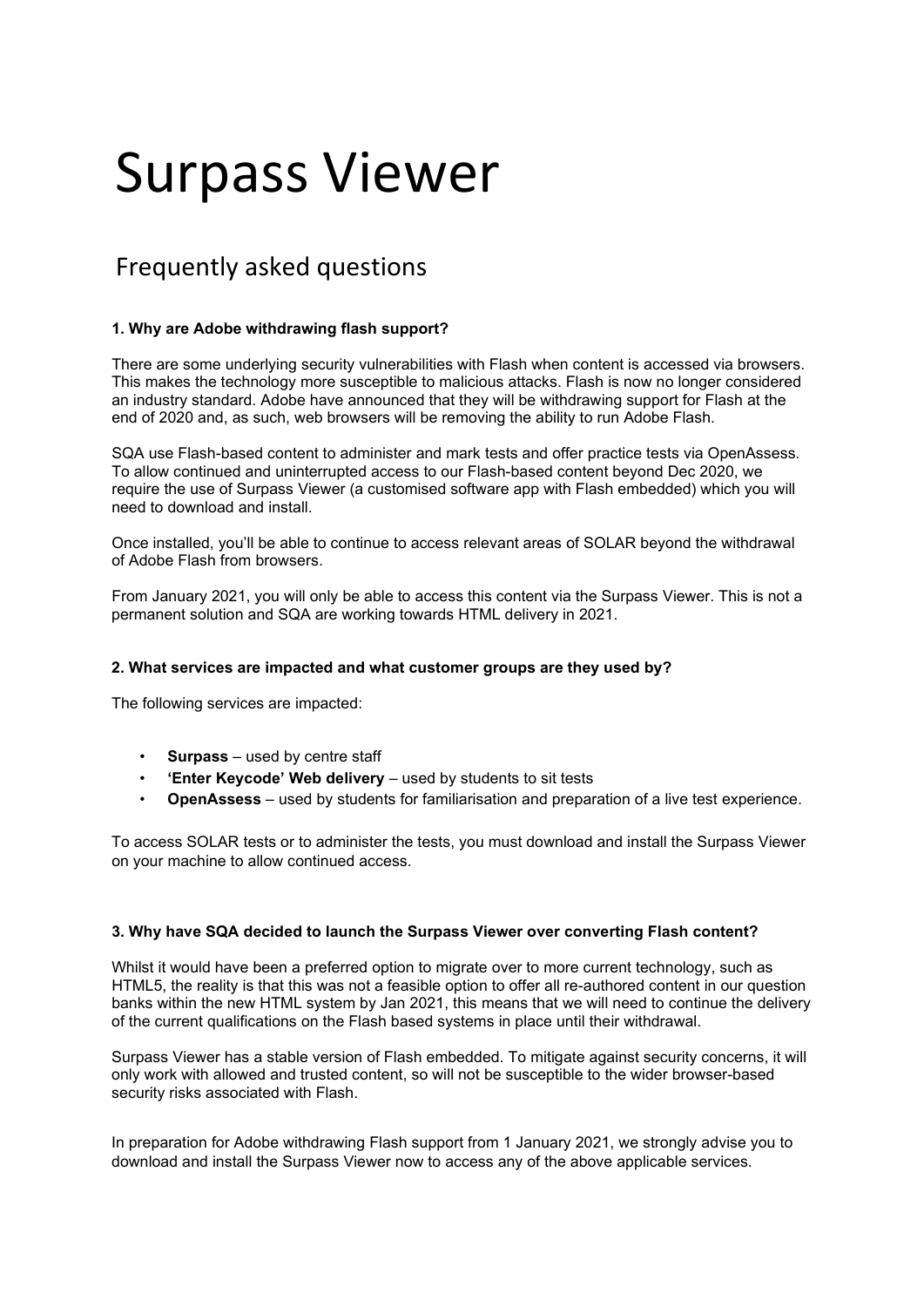# **4. What direct impact will this have on me?**

All SOLAR users will need to download, install and use the Surpass Viewer for continued access of full content and functionality. From Jan 2021, all access to SOLAR surpass content must be via the Surpass Viewer. The website itself will continue as normal through browser. SecureClient and the Surpass App will receive a separate update to install the new Flash version. They are not delivered through the Surpass Viewer

#### **Students**

All students completing any of the following actions:

- Accessing Formative tests via OpenAssess
- Using the 'Enter Keycode' delivery screen to access a test.

#### **Centre staff**

• Anyone doing Scheduling, Invigilation and checking Results – specifically Centre Administrator access to SOLAR.

# **5. What is the difference between the Surpass Viewer app and my standard browser (such as Chrome, Internet Explorer etc)?**

Areas which will need to be accessed via the Surpass Viewer:

- (SOLAR)
- Online Formative tests (OpenAssess)

Only pre-listed areas can be accessed through the **Surpass Viewer** unlike a standard browser

You should continue to use your standard browser for everything else on the SOLAR website. e.g. new subject requests, viewing guidance training materials etc

# Technical Support

#### **1. Who can I contact if I have any issues downloading Surpass Viewer?**

For any support queries relating to Surpass Viewer please email us using the [Helpdesk form](https://www.sqasolar.org.uk/mini/33164.1607.1610.html) on the SOLAR website

#### **2. How do I install Surpass Viewer on different computers and is it available for mobiles?**

An installation guide has been created to guide you through the steps for downloading and installing on Windows and macOS machines. The Surpass Viewer is not supported on mobiles. This is not currently supported for Chromebooks or Linux devices at present, however we are working on making this available for Chromebook users.

#### **3. Are there security issues with Flash?**

To mitigate against any security issues, the Surpass Viewer has been designed so that it can only be used to access the administrative and delivery parts of the SOLAR website. It cannot be used to access any other sites so will not be susceptible to wider browser-based security risks related to Flash.

Please note that Surpass Viewer will only work with the following content:

- (SOLAR)
- Online Formative tests (OpenAssess)